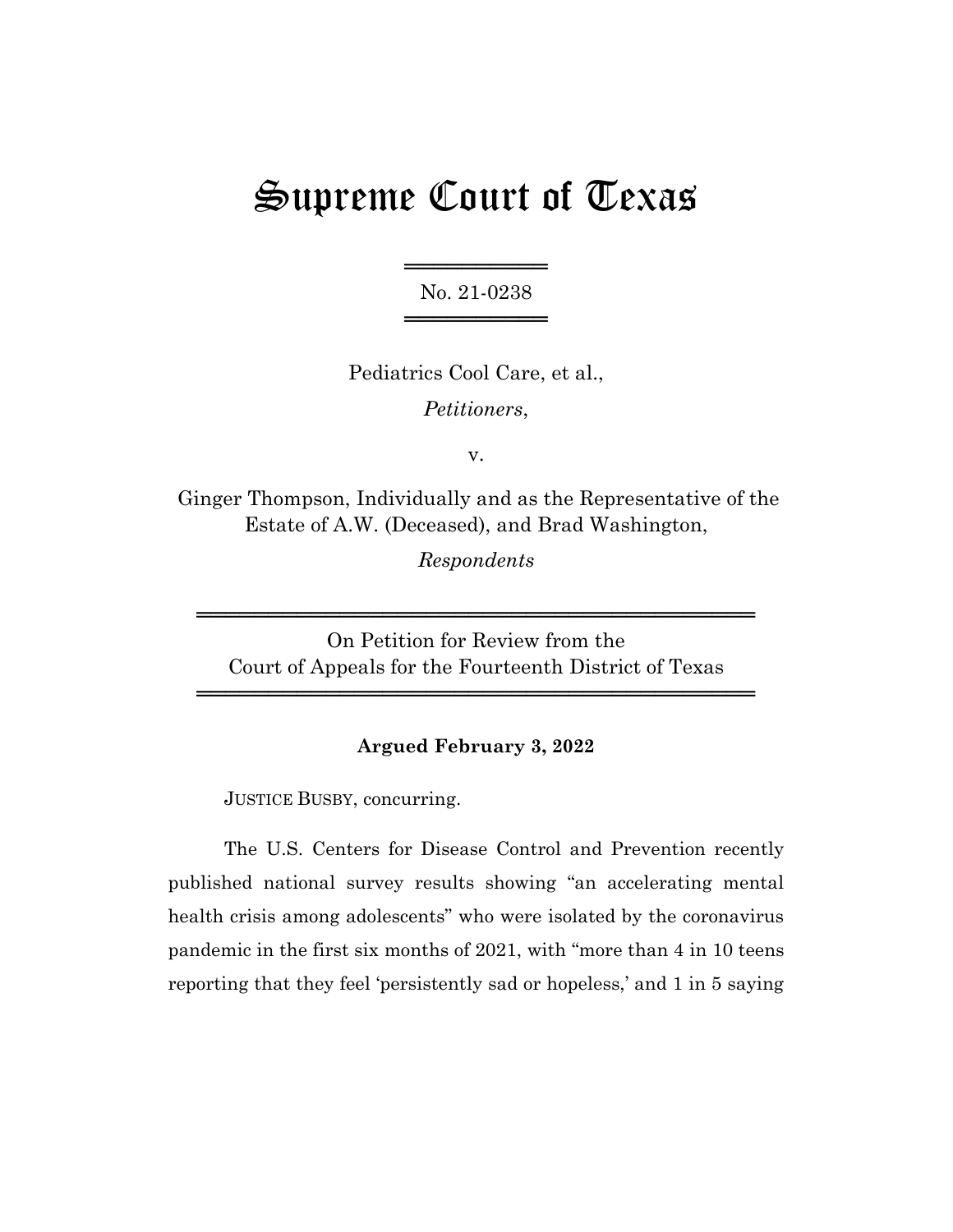they have contemplated suicide."<sup>1</sup> Teenage girls "are far worse off than their male peers"2: data show "a 50% increase in girls being admitted to the hospital for suspected suicide attempts between early 2019 and 2021."<sup>3</sup>

Youth suicide and depression rates were already rising long before the pandemic: "Between 1950 and 1988, the proportion of adolescents aged between fifteen and nineteen who killed themselves quadrupled. Between 2007 and 2017, the number of children aged ten to fourteen who did so more than doubled."<sup>4</sup> And "in 2019, one in three high school students and half of female students reported persistent feelings of sadness or hopelessness, an overall increase of 40% from 2009."5 The American Academy of Pediatrics has characterized these "worrying trends in child and adolescent mental health" as a "national

<sup>1</sup> Moriah Balingit, *"A Cry for Help": CDC Warns of a Steep Decline in Teen Mental Health*, WASH. POST (Mar. 31, 2022), https://perma.cc/6JNN-5AG4.

<sup>2</sup> *Id.*

<sup>3</sup> Eleanor Klibanoff, *In Pandemic's Isolation, an Alarming Number of Teenage Girls Are Attempting Suicide*, TEX. TRIBUNE (Feb. 1, 2022), https://perma.cc/6EXU-HJ3S.

<sup>4</sup> Andrew Solomon, *The Mystifying Rise of Child Suicide*, THE NEW YORKER (Apr. 4, 2022), https://perma.cc/LJ6V-UNEK.

<sup>5</sup> OFFICE OF THE SURGEON GEN., U.S. DEP'T OF HEALTH & HUMAN SERVS., PROTECTING YOUTH MENTAL HEALTH: THE U.S. SURGEON GENERAL'S ADVISORY 3 (2021).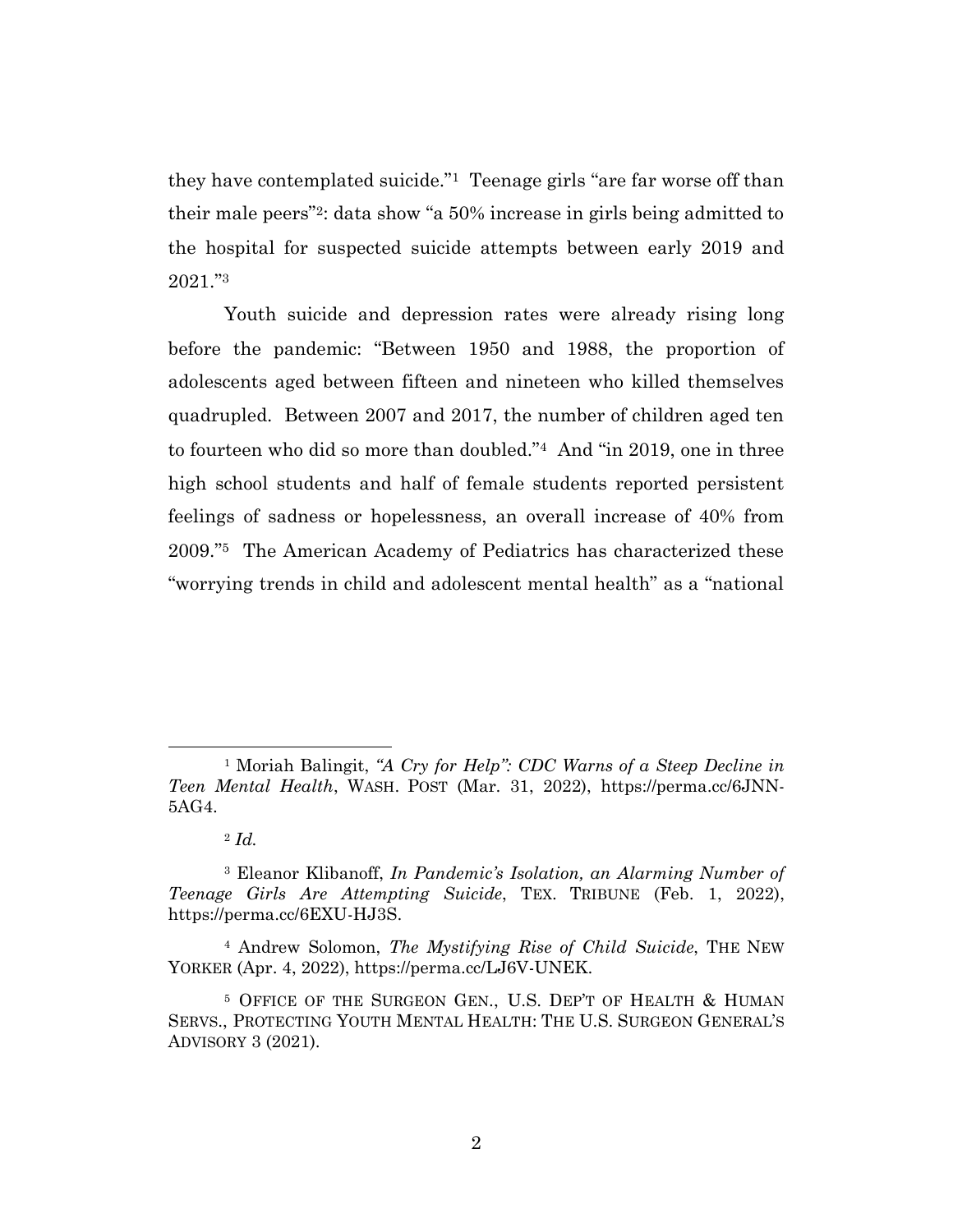emergency,"<sup>6</sup> while the U.S. Surgeon General has called them "alarming" and their effects "devastating."<sup>7</sup>

Amid this "surge in extreme mental distress,"<sup>8</sup> it is more important than ever for medical providers to comply with the standard of care, which evidence at trial showed offers young patients in distress—and their families—pathways for survival and a better life to come. The defendant providers in this case no longer challenge the jury's finding that they failed to comply with the standard of care in treating thirteen-year-old A.W., who told them she felt "sad all the time" and "couldn't control her feelings." Less than five months and at least eight separate breaches of the standard of care later,<sup>9</sup> A.W. died by suicide. After this suit was filed, the defendants' employee added false statements to A.W.'s medical records in an unsuccessful effort to conceal their negligence, as the evidence at trial showed.

Our legal system provides civil, criminal, and administrative remedies for such misconduct that are not exclusive of each other and work together to promote better medical care and prevent future harm

<sup>6</sup> Solomon, *supra* note 4*.*

<sup>7</sup> OFFICE OF THE SURGEON GEN., *supra* note 5.

<sup>8</sup> Klibanoff, *supra* note 3.

<sup>&</sup>lt;sup>9</sup> *Ante* at 4–5. Sadly, there are indications that such breaches are far too common. "[D]epressed or suicidal children . . . remain radically undertreated. There are too few child psychologists and psychiatrists, and most pediatricians are insufficiently informed about depression." Solomon, *supra* note 4. The Surgeon General recently concluded that "[o]ur health care system today is not set up to optimally support the mental health and wellbeing of children and youth." OFFICE OF THE SURGEON GEN., *supra* note 5, at 21.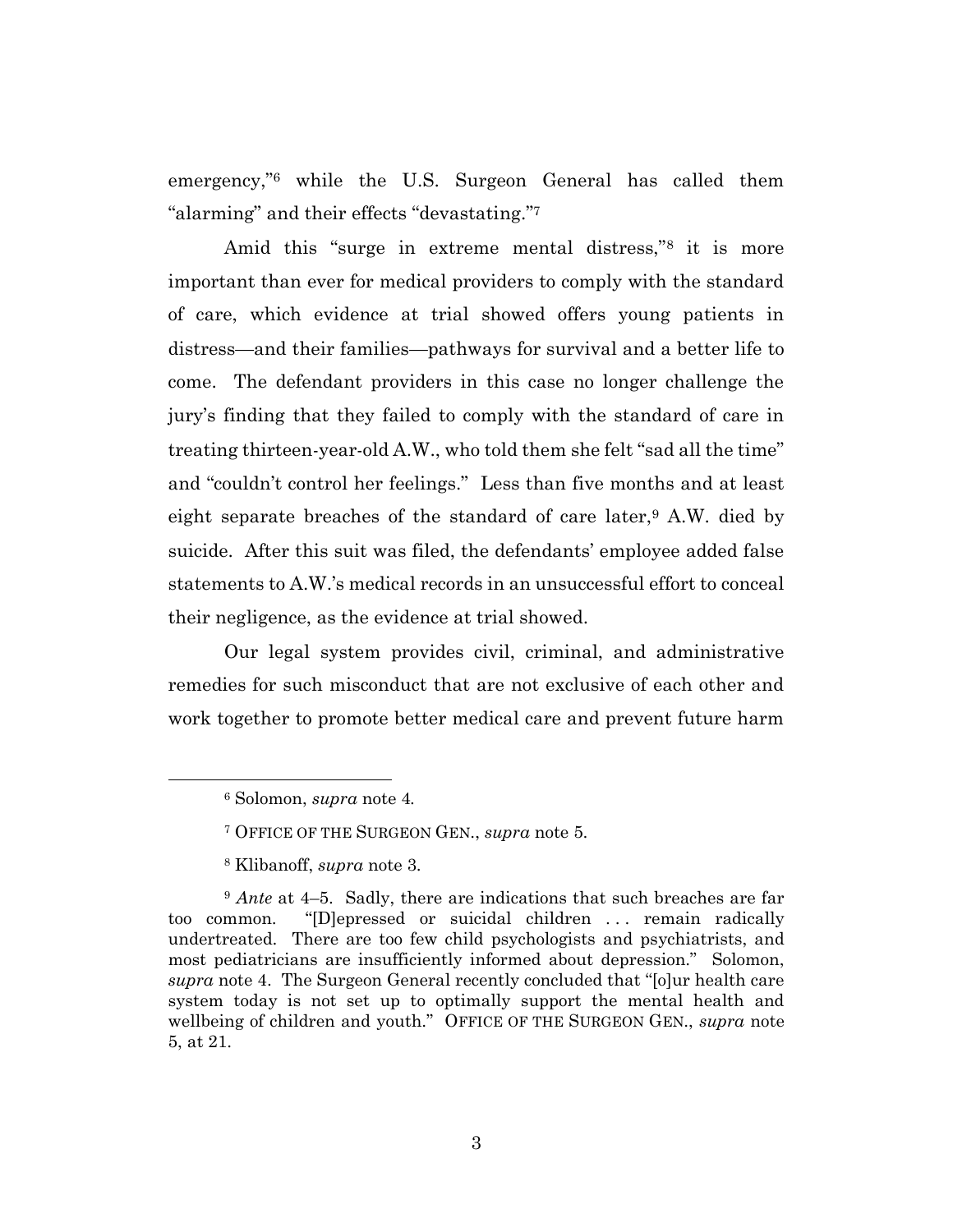to patients. Here, A.W.'s parents brought a common-law civil tort suit against A.W.'s medical providers. No party objected to the trial court's jury charge, which required the parents to prove that the providers' negligence "proximately caused" A.W.'s death and supplied the usual definition of proximate cause, which demands proof of but-for and substantial-factor causation as well as foreseeability.

As our medical negligence cases involving suicide have shown, this is a difficult causation standard to meet with expert psychiatric testimony.10 And it was especially difficult to meet here, as the providers' negligence fell so far below the standard of care that they did not even ask the most basic preliminary questions designed to identify promising pathways for treating A.W.'s severe depression. Our requirements for proving causation should not hold the severity of the providers' negligence against A.W.'s family, and I do not understand the Court's opinion to do so. It is not the law that if a defendant breaches the standard of care badly enough, it can become impossible for a plaintiff to prove that the patient likely would have lived with proper treatment.

I agree with the Court, however, that the plaintiffs' psychiatric expert did not identify a treatment or combination of treatments that likely would have prevented suicide. Nor did he identify any factors that differentiate properly treated patients who nevertheless commit suicide from those who survive, or explain why it was likely that A.W. fell into

<sup>10</sup> *See Rodriguez-Escobar v. Goss*, 392 S.W.3d 109, 114–15 (Tex. 2013) (per curiam); *Providence Health Ctr. v. Dowell*, 262 S.W.3d 324, 330 (Tex. 2008).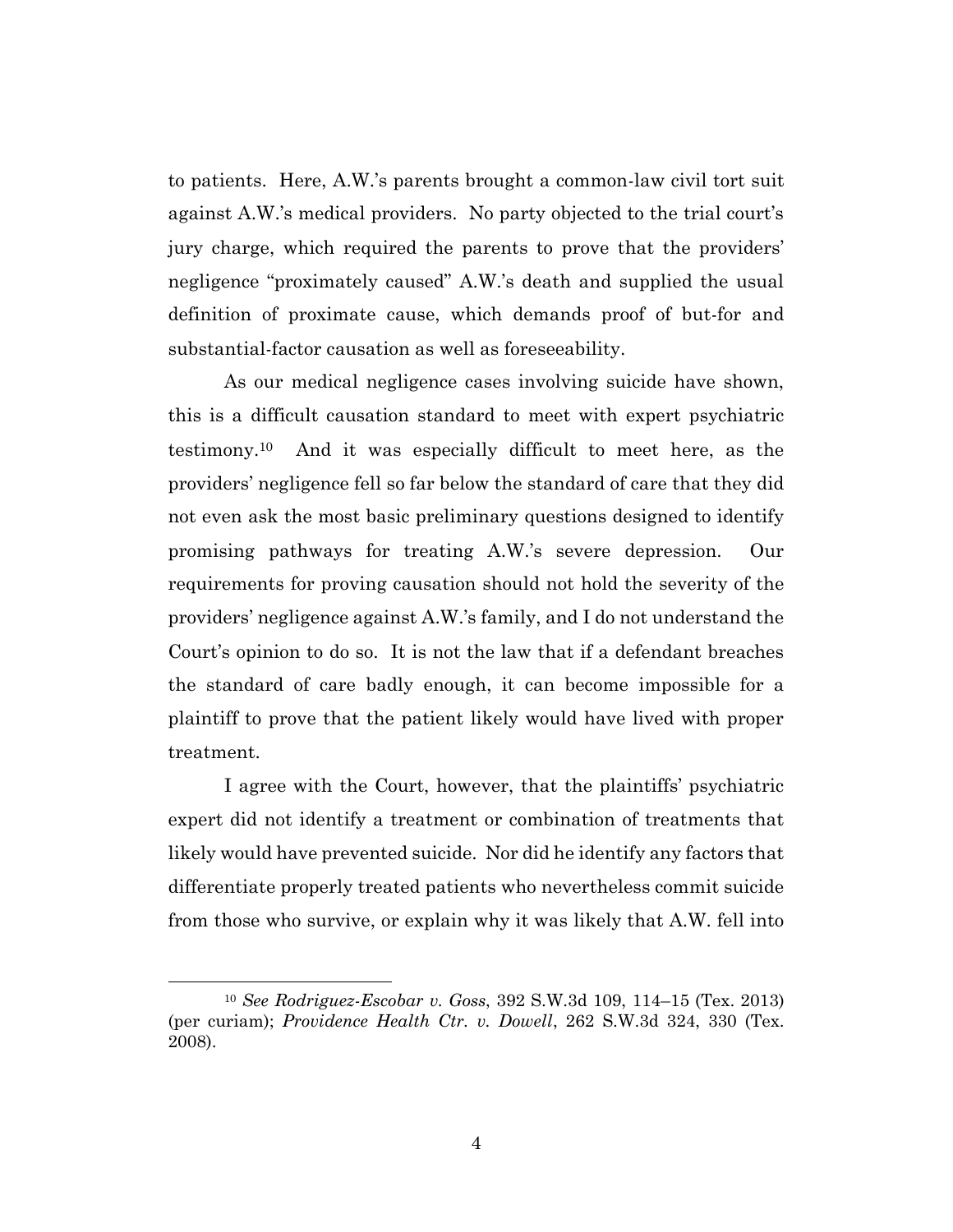the latter category. *Ante* at 19–20. I therefore join the Court's opinion. I also write separately to make two points about what the opinion does not decide.

**First**, this case does not present any question about whether the proximate causation standards we ordinarily apply in medical negligence cases should be tailored in suicide cases to account for the current capabilities and limitations of psychiatric science. *Cf. Bostic v. Ga.-Pac. Corp.*, 439 S.W.3d 332, 344 (Tex. 2014) ("While but for causation is a core concept in tort law, it yields to the more general substantial factor causation in situations where proof of but for causation is not practically possible or such proof otherwise should not be required."). There is no record before us on this question, and we appropriately express no view on it. Our ordinary causation standards were included in the jury charge without objection, so we must measure the sufficiency of the evidence by the charge as given. *See Osterberg v. Peca*, 12 S.W.3d 31, 55 (Tex. 2000). I agree with the Court that the variation of but-for causation in multiple-provider negligence cases addressed in *Bustamante v. Ponte*, 529 S.W.3d 447, 457 (Tex. 2017), does not affect the outcome here. *Ante* at 13–15, 15 n.38.

**Second**, although a common-law remedy for medical negligence requires proof that the providers' negligence caused the patient harm, it is important to be clear that the administrative and criminal remedies available for such negligence do not. Rather, the Texas Medical Board and district attorneys can take independent action to address the accelerating adolescent mental health crisis, helping to promote better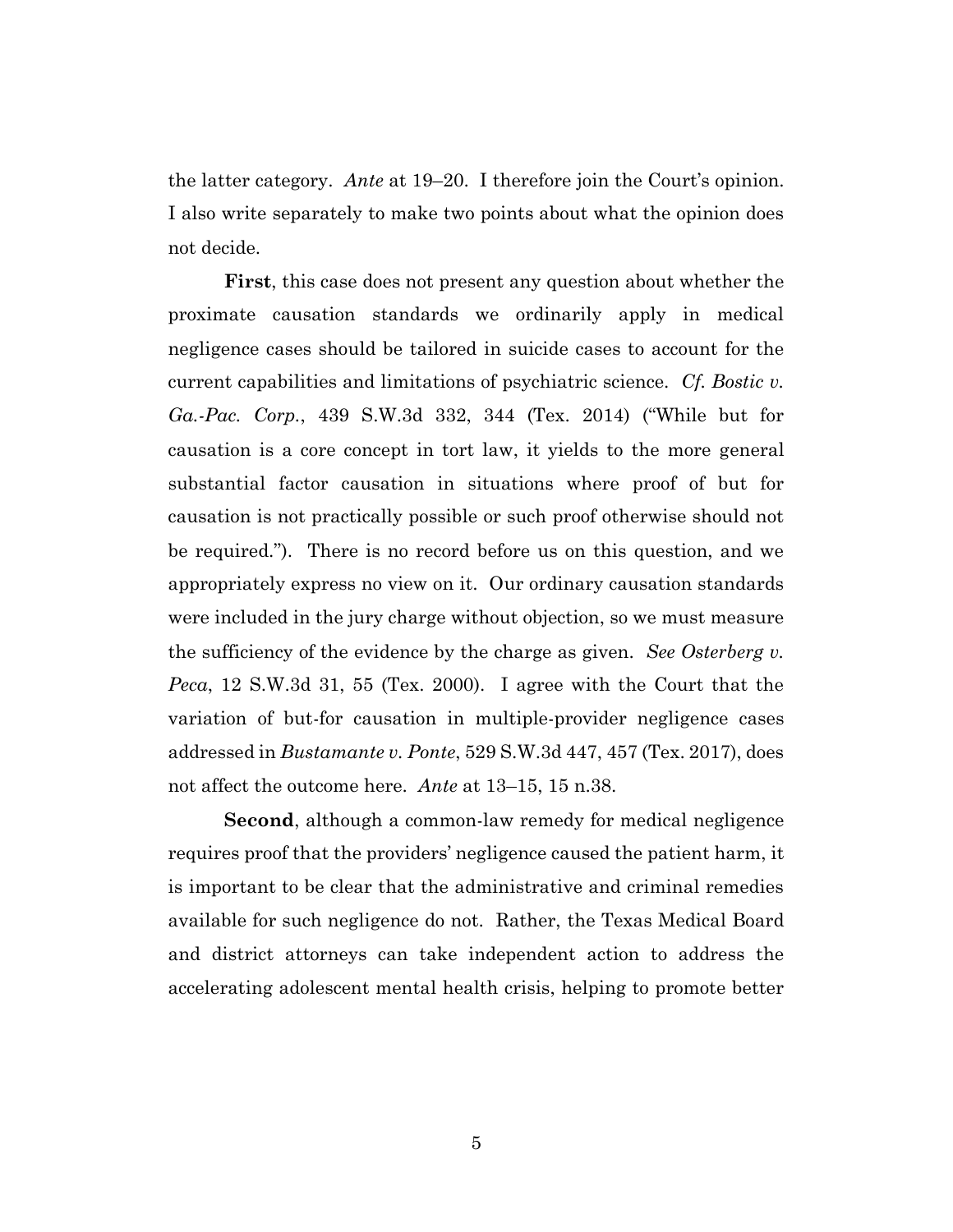medical care for—and prevent future harm to—young Texans and their families.

The Texas Medical Board and its advisory Physician Assistant Board are authorized to regulate the practice of medicine in Texas, which includes the licensing and discipline of providers and the investigation of complaints filed by the Board itself or by private parties. *See* TEX. OCC. CODE §§ 152.001(a), 154.051(c), 154.057, 155.002(a), 164.001(a), 204.101(4). The Board may discipline a provider who "fails to practice . . . in an acceptable professional manner consistent with public health and welfare," *id.* § 164.051(a)(6); *see id.* § 204.304(a)(5), such as by "fail[ing] to treat a patient according to the generally accepted standard of care." 22 TEX. ADMIN. CODE § 190.8(1)(A); *see id.*  § 185.18(b)(1)(A). Providers also must maintain "adequate" medical records, *id.* § 165.1(a), and discipline can be imposed for "unprofessional or dishonorable conduct that is likely to deceive or defraud . . . or injure the public." TEX. OCC. CODE § 164.052(a)(5); *see id.* § 204.302(4). A physician remains responsible for medical acts delegated to others. *See id.* § 157.001(b). Disciplinary actions may include license suspension or revocation, probation, public reprimand, counseling, or supervised practice. *See* TEX. OCC. CODE §§ 164.001, 204.301.<sup>11</sup>

<sup>&</sup>lt;sup>11</sup> The Texas Nursing Board may discipline nurses for similar actions. *See* TEX. OCC. CODE §§ 301.151, 301.452(b)(10), 301.453, 301.457. Unlike discipline of physicians and physician assistants, discipline of nurses for failure to conform to minimum standards of acceptable nursing practice requires that a patient or other person be exposed unnecessarily to risk of harm, though actual patient injury is not required. *See id*. § 301.452(b)(14); 22 TEX. ADMIN. CODE § 217.11. Nurses may also be disciplined for misconduct, which includes falsifying reports. TEX. ADMIN. CODE § 217.12(6)(A).